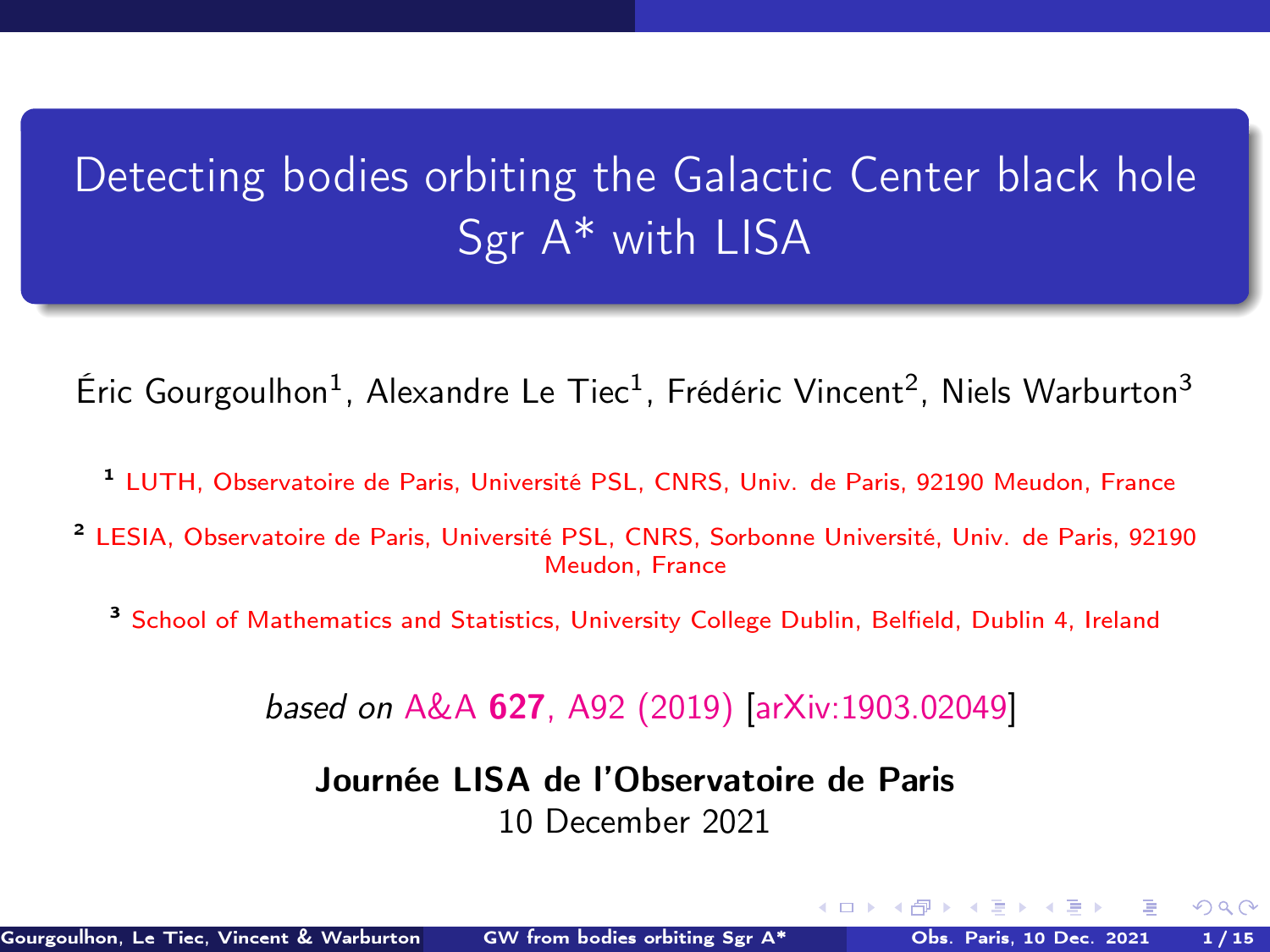### GW frequencies from circular orbits around Sgr A\*

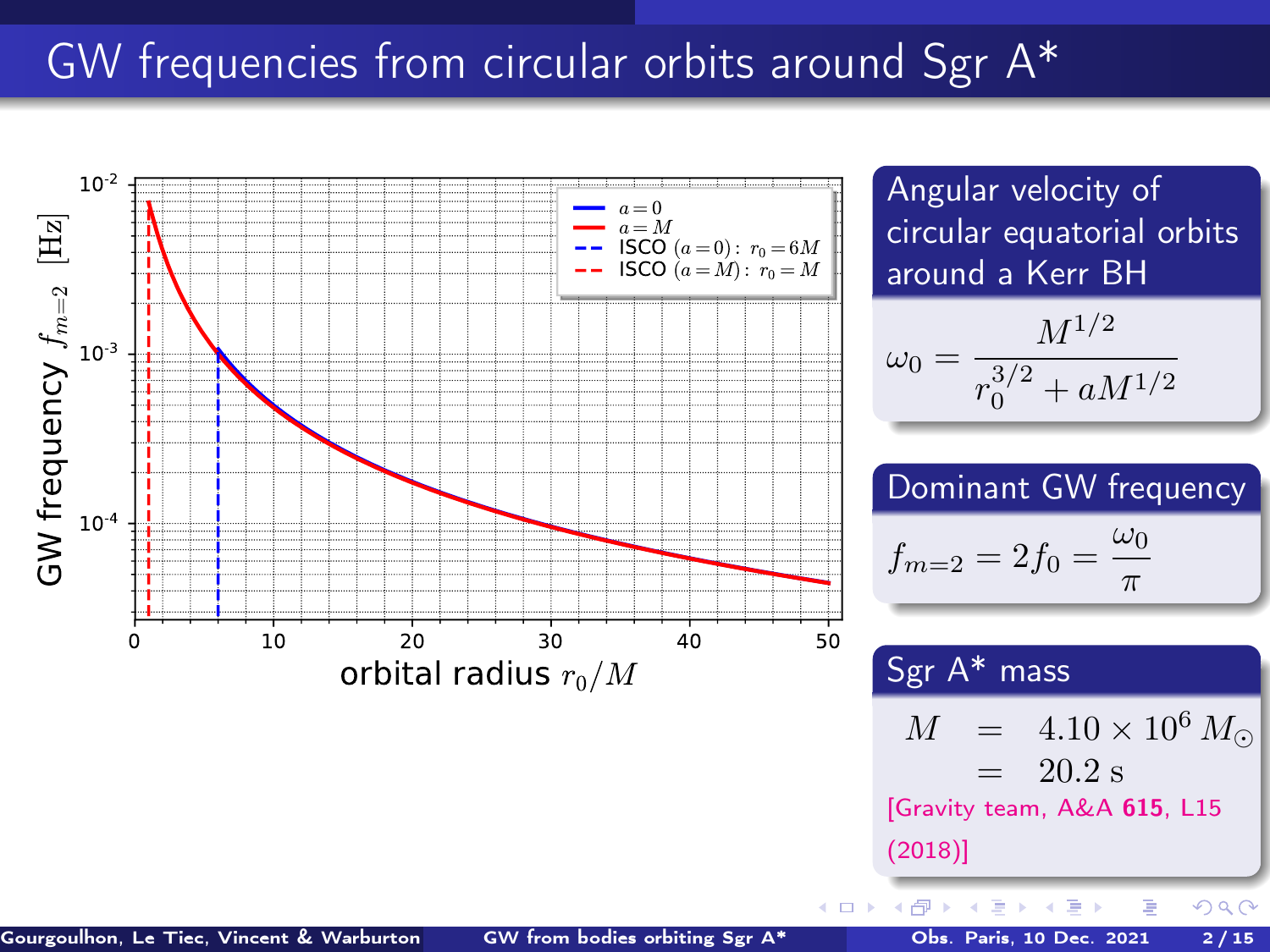### <span id="page-2-0"></span>GW frequencies from circular orbits around Sgr A\*

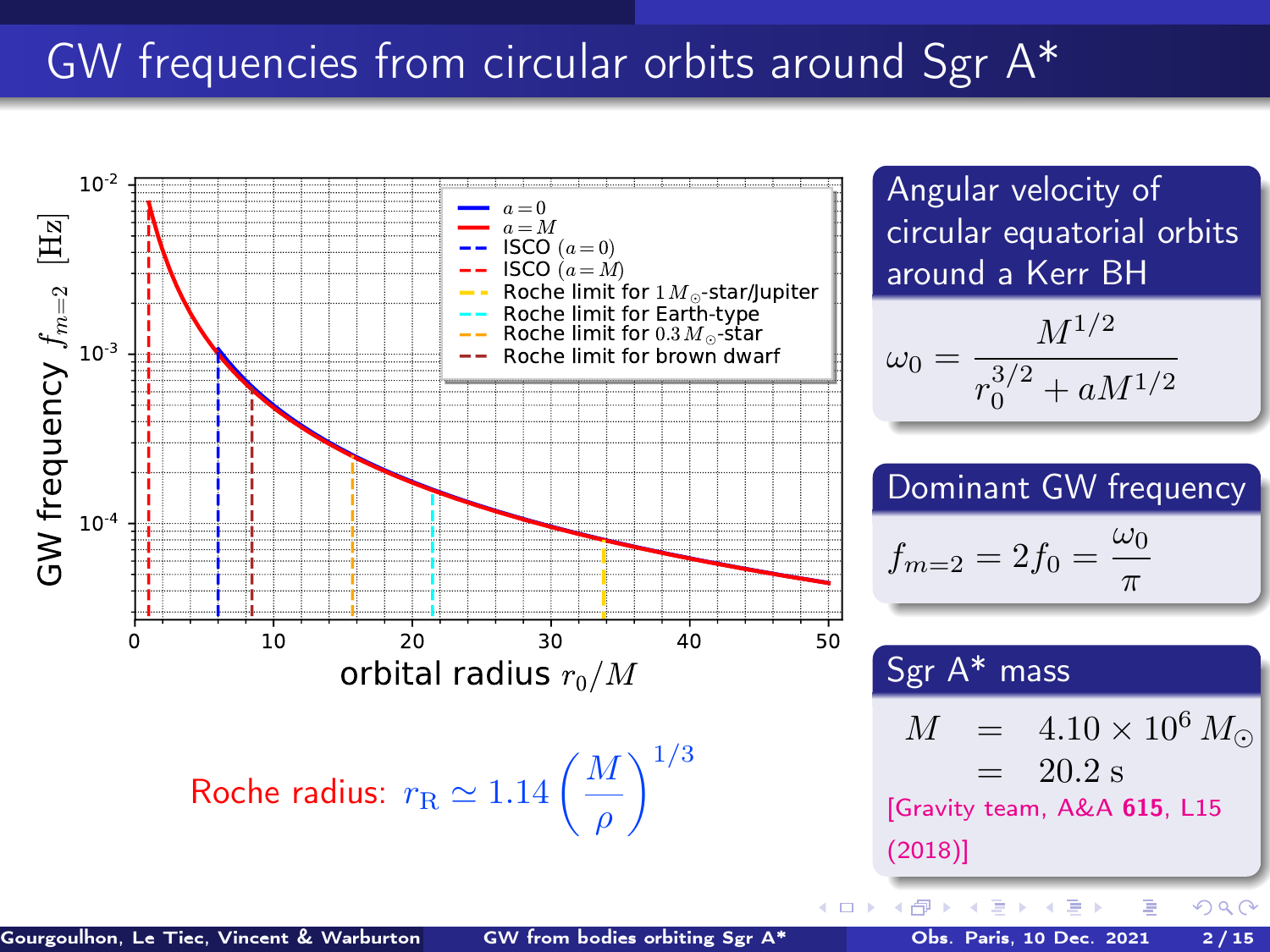### <span id="page-3-0"></span>Frequencies of Sgr A\* close orbits are in LISA band



ISCO for  $a = M$ :  $f_{m=2} = 7.9$  mHz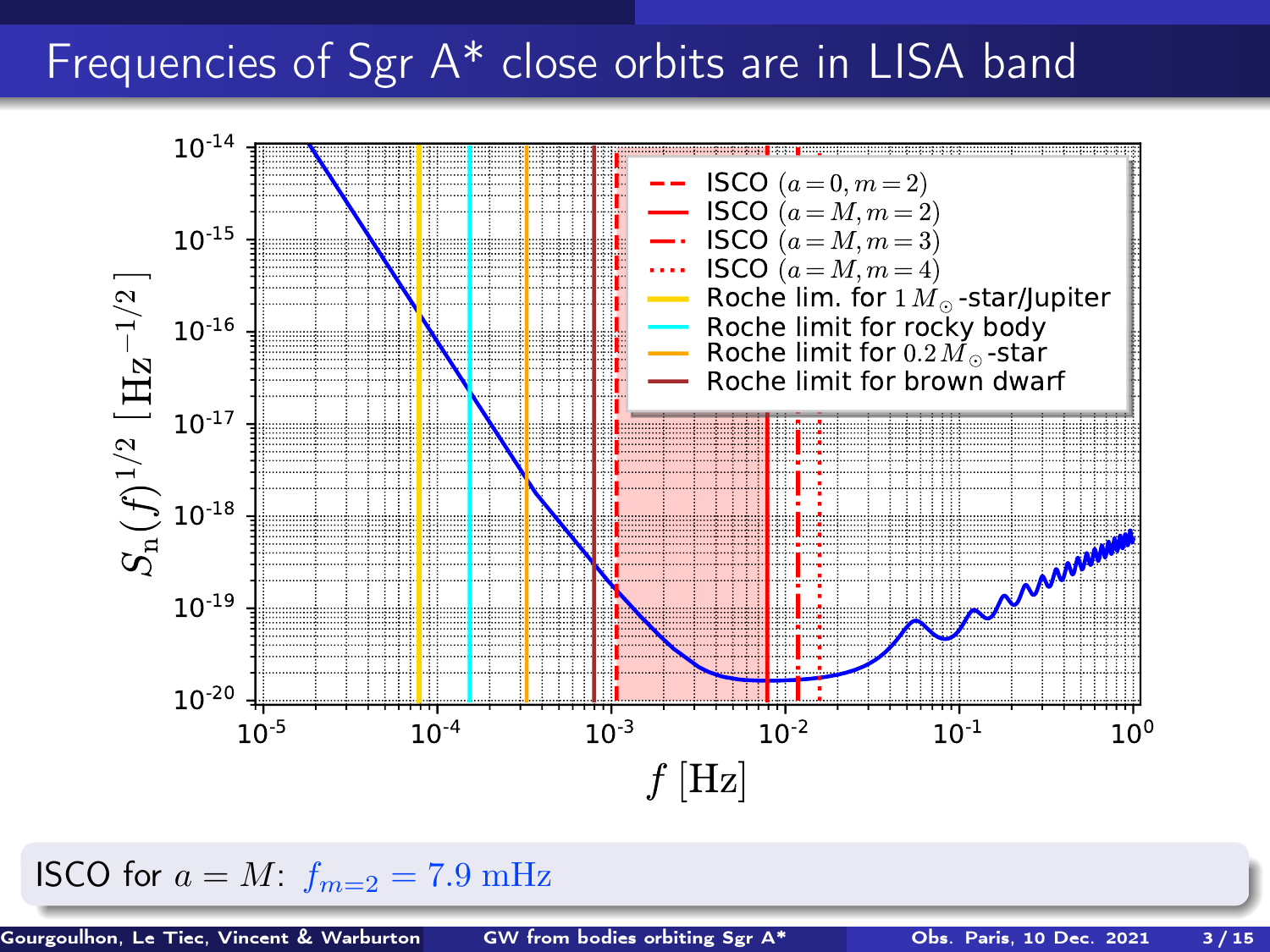## <span id="page-4-0"></span>Frequencies of Sgr A<sup>\*</sup> close orbits are in LISA band



ISCO for  $a = M$  $a = M$ :  $f_{m=2} = 7.9 \text{ mHz} \leftarrow$  $f_{m=2} = 7.9 \text{ mHz} \leftarrow$  $f_{m=2} = 7.9 \text{ mHz} \leftarrow$  coincides wit[h L](#page-3-0)I[SA](#page-5-0) ma[x.](#page-0-0) [sen](#page-22-0)[sit](#page-0-0)[ivi](#page-22-0)[ty!](#page-0-0)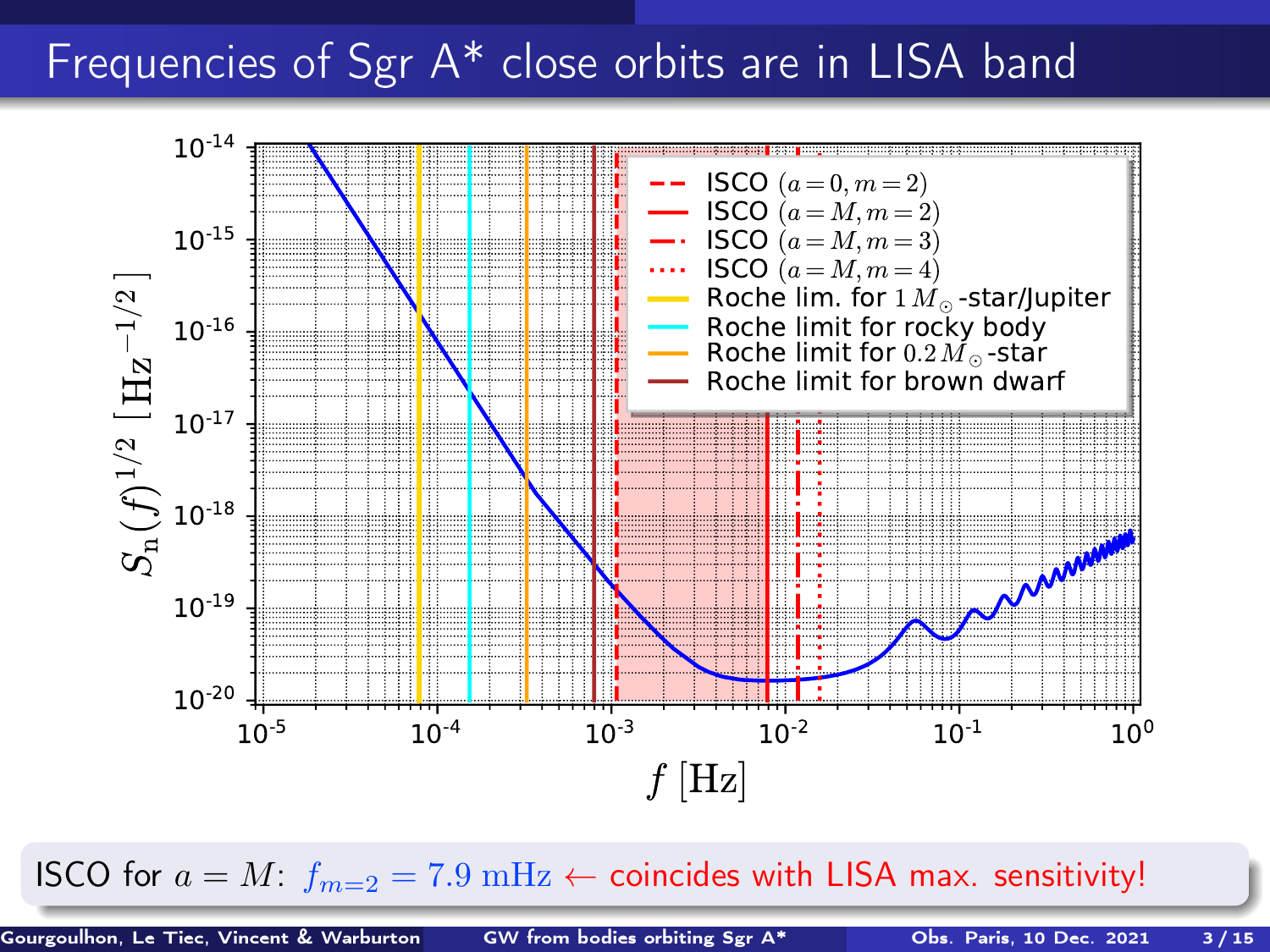### <span id="page-5-0"></span>Previous studies of Sgr A\* as a source for LISA

- Freitag (2003) [ApJ 583[, L21\]](https://doi.org/10.1086/367813): GW from orbiting stars at quadrupole order; low-mass main-sequence (MS) stars are good candidates for LISA
- Barack & Cutler (2004) [PRD 69[, 082005\]](https://doi.org/10.1103/PhysRevD.69.082005):  $0.06M_{\odot}$  MS star observed  $10^6{\rm yr}$ before plunge  $\Rightarrow$  SNR = 11 in 2 yr of LISA data  $\Rightarrow$  Sgr A\*'s spin within  $0.5\%$  accuracy
- $\bullet$  Berry & Gair (2013) [\[MNRAS](https://doi.org/10.1093/mnras/sts360) 429, 589]: extreme-mass-ratio burst (single periastron passage on a highly eccentric orbit)  $\implies$  GW burst  $\implies$  LISA detection of  $10M_{\odot}$  for periastron < 65M; event rate could be  $\sim 1 \,\rm yr^{-1}$
- Linial & Sari (2017) [\[MNRAS](https://doi.org/10.1093/mnras/stx1041) 469, 2441]: GW from orbiting MS stars undergoing Roche lobe overflow  $\implies$  detectability by LISA; possibility of a reverse chirp signal (outspiral)
- Amaro-Seoane (2019) [PRD 99[, 123025\]](https://doi.org/10.1103/PhysRevD.99.123025): Extremely Large Mass-Ratio Inspirals  $(X-MRI) \implies$  brown dwarfs orbiting Sgr A\* should be detected in great numbers by LISA: ∼ 20 in band at any time
- Kühnel et al. (2020) [\[EPJ C](https://doi.org/10.1140/epjc/s10052-020-8183-4) 80, 627]: GW from an ensemble of macroscopic dark matter candidates orbiting Sgr A\*, such as primordial BHs, with masses in the range  $10^{-13} - 10^3$   $M_{\odot}$ **← ロ ▶ → イ 同 →**  $\Omega$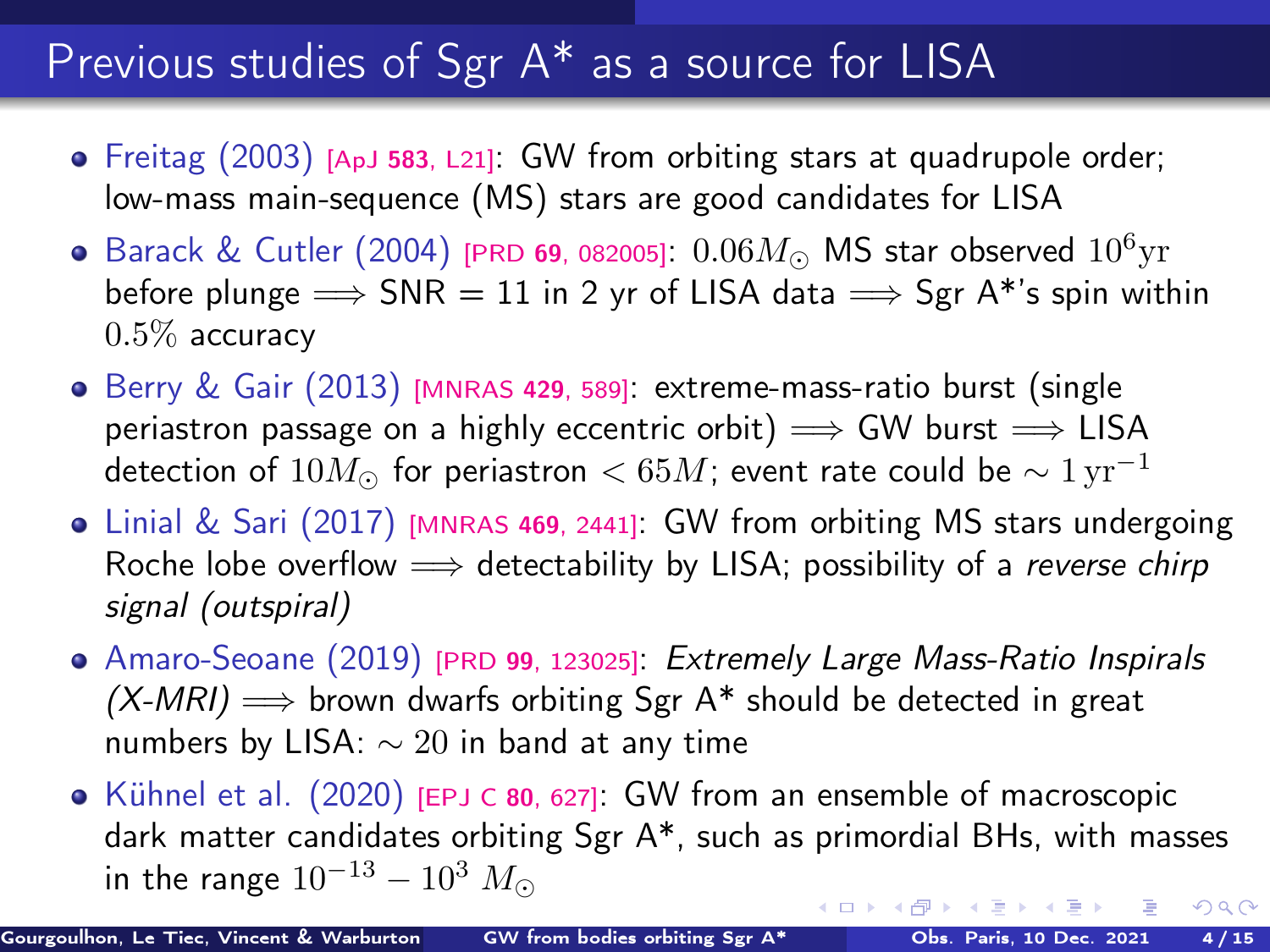All previous studies have been performed in a Newtonian framework (quadrupole formula). Now, for orbits close to the ISCO, relativistic effects are expected to be important.

- $\implies$  we have adopted a fully relativistic framework:
	- Sgr A\* is modeled as a Kerr BH and GW are computed via the theory of perturbations of the Kerr metric
	- **•** tidal effects are evaluated via the theory of Roche potential in the Kerr metric developed by Dai & Blandford (2013) [\[MNRAS](https://doi.org/10.1093/mnras/stt1209) <sup>434</sup>, 2948]

4.000.4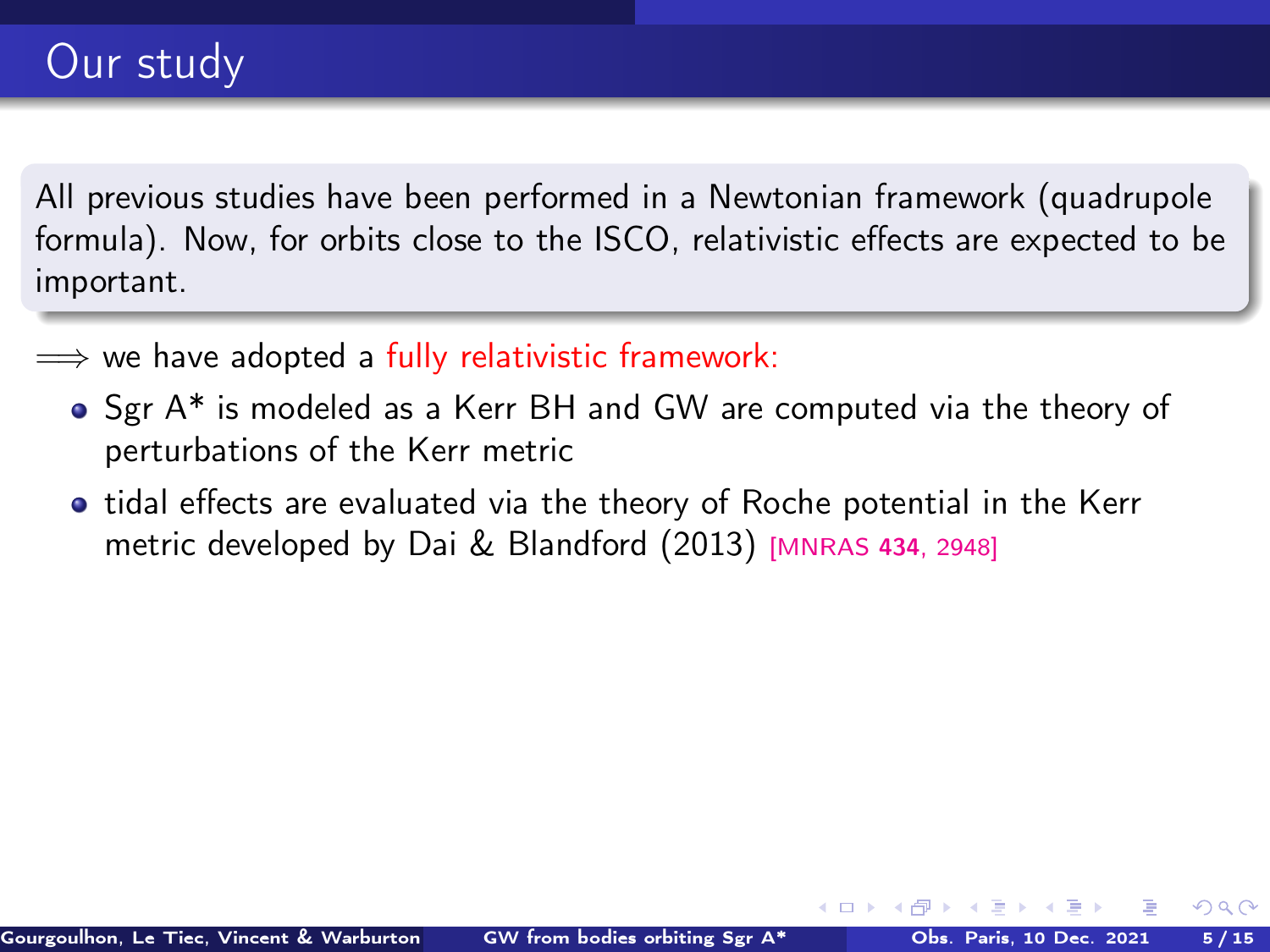All previous studies have been performed in a Newtonian framework (quadrupole formula). Now, for orbits close to the ISCO, relativistic effects are expected to be important.

- $\implies$  we have adopted a fully relativistic framework:
	- Sgr A\* is modeled as a Kerr BH and GW are computed via the theory of perturbations of the Kerr metric
	- tidal effects are evaluated via the theory of Roche potential in the Kerr metric developed by Dai & Blandford (2013) [\[MNRAS](https://doi.org/10.1093/mnras/stt1209) <sup>434</sup>, 2948]

Limitation: circular equatorial orbits; valid for

- inspiralling compact objects arising from the tidal disruption of a binary (zero-eccentricity EMRI)
- main-sequence stars formed in an accretion disk
- compact objects resulting from the most massive of such stars
- $\bullet \sim 1/4$  of the population of brown dwarfs studied by Amaro-Seoane (2019)

 $\Omega$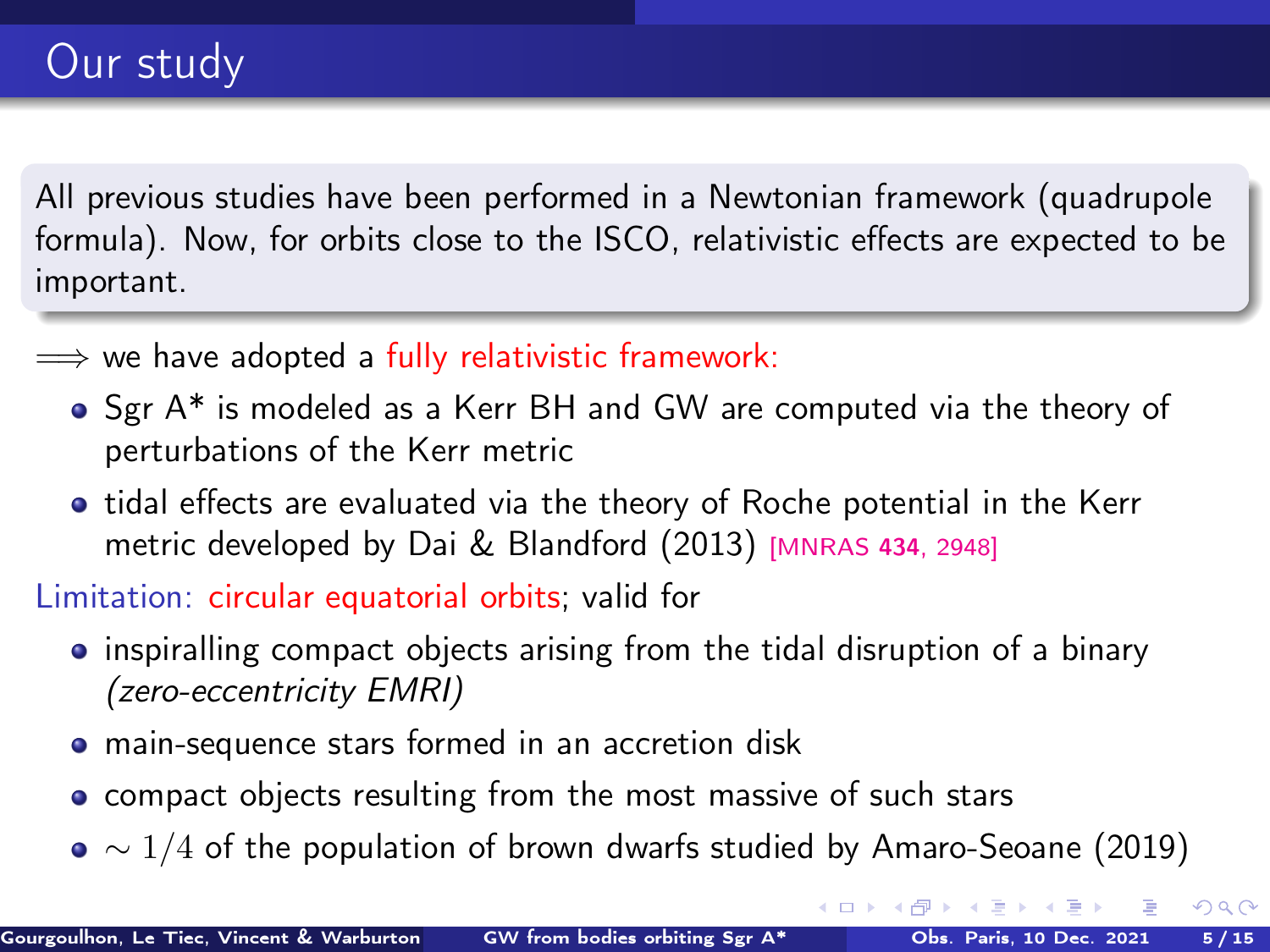<span id="page-8-0"></span>computed as linear perturbations of Kerr metric (Teukolsky 1973)

#### Detweiler (1978)

$$
h_{+} - ih_{\times} = \frac{2\mu}{r} \sum_{\ell=2}^{\infty} \sum_{\substack{m=-\ell \\ m \neq 0}}^{\ell} \frac{Z_{\ell m}^{\infty}(r_0)}{(m\omega_0)^2} - 2S_{\ell m}^{am\omega_0}(\theta, \varphi) e^{-im(\omega_0(t-r_*)+\varphi_0)}
$$

 $\mu$ : mass of orbiting object;  $(t, r, \theta, \varphi)$ : Boyer-Lindquist coordinates of the observer  ${}_{-2}S_{\ell m}^{am\omega_{0}}(\theta,\varphi)$ : spheroidal harmonics of spin weight  $-2$ 

 $\leftarrow$   $\Box$   $\rightarrow$   $\rightarrow$   $\Box$   $\rightarrow$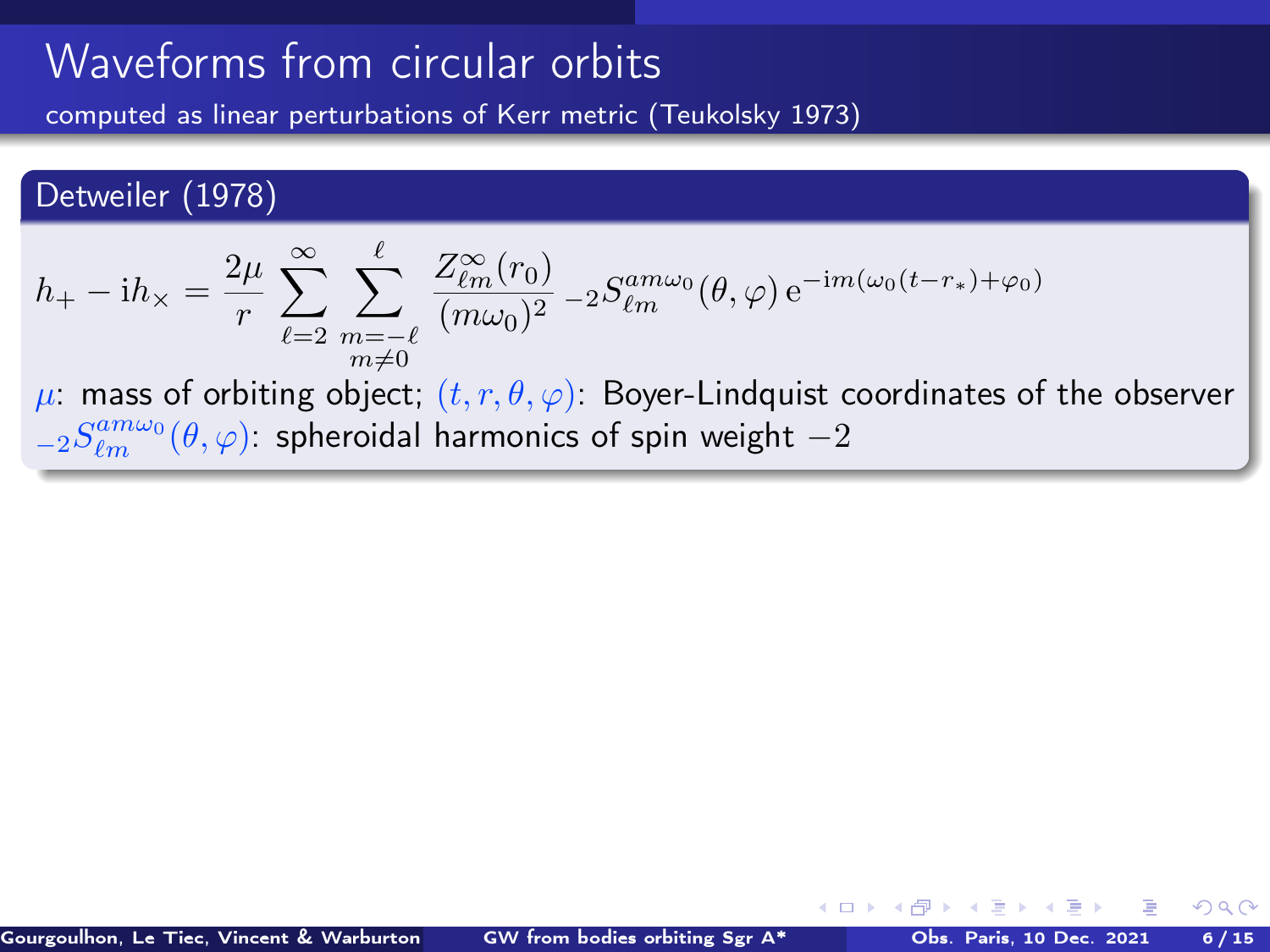<span id="page-9-0"></span>computed as linear perturbations of Kerr metric (Teukolsky 1973)

#### Detweiler (1978)

$$
h_+ - \mathrm{i} h_\times = \frac{2\mu}{r} \sum_{\ell=2}^\infty \sum_{\substack{m=-\ell\\ m\neq 0}}^\ell \frac{Z_{\ell m}^\infty(r_0)}{(m\omega_0)^2} - 2S_{\ell m}^{am\omega_0}(\theta,\varphi) e^{-\mathrm{i} m(\omega_0(t-r_*)+\varphi_0)}
$$

 $\mu$ : mass of orbiting object;  $(t, r, \theta, \varphi)$ : Boyer-Lindquist coordinates of the observer  ${}_{-2}S_{\ell m}^{am\omega_{0}}(\theta,\varphi)$ : spheroidal harmonics of spin weight  $-2$ 



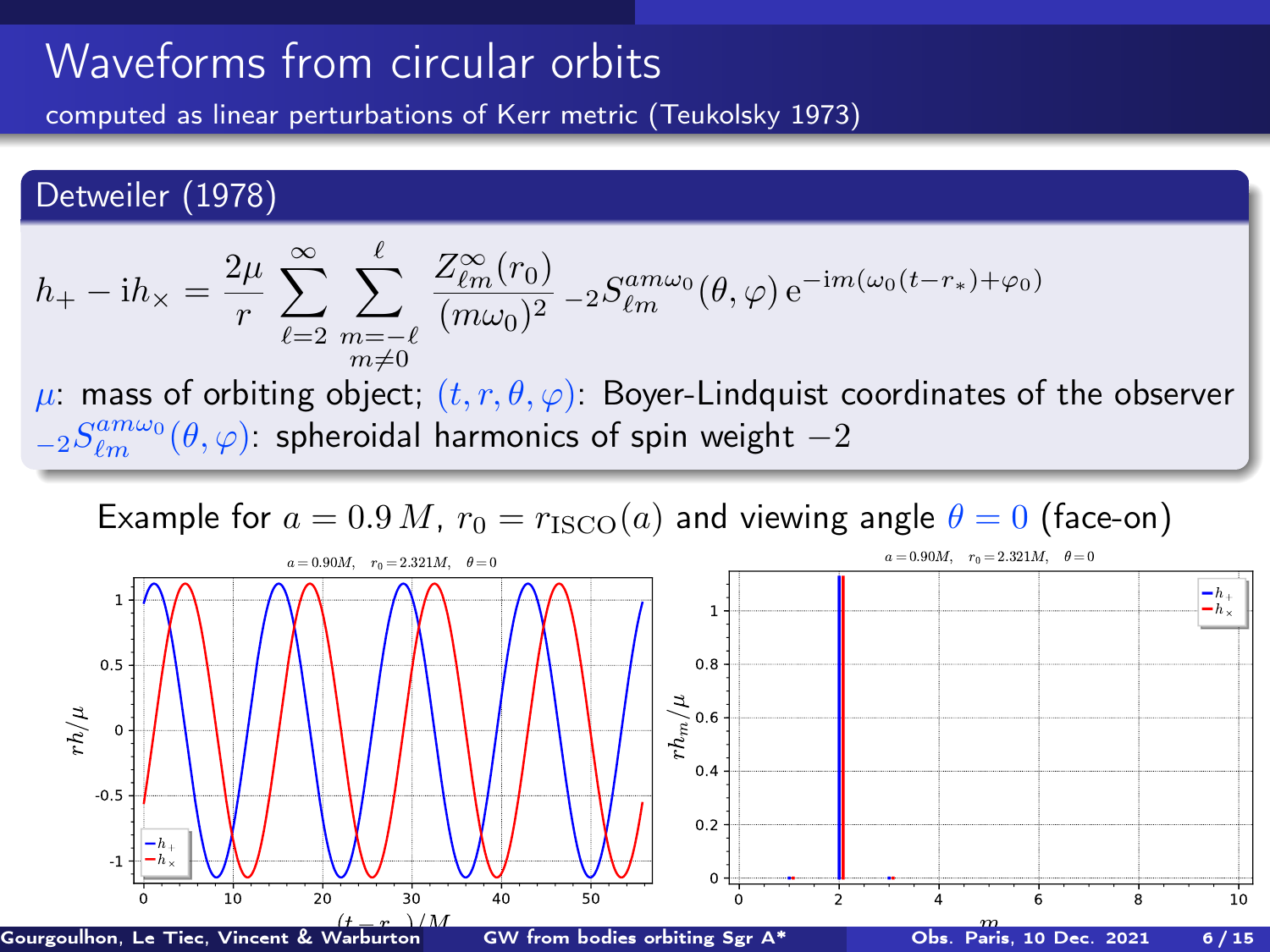computed as linear perturbations of Kerr metric (Teukolsky 1973)

#### Detweiler (1978)

$$
h_+ - \mathrm{i} h_\times = \frac{2\mu}{r} \sum_{\ell=2}^\infty \sum_{\substack{m=-\ell\\ m\neq 0}}^\ell \frac{Z_{\ell m}^\infty(r_0)}{(m\omega_0)^2} - 2S_{\ell m}^{am\omega_0}(\theta,\varphi) e^{-\mathrm{i} m(\omega_0(t-r_*)+\varphi_0)}
$$

 $\mu$ : mass of orbiting object;  $(t, r, \theta, \varphi)$ : Boyer-Lindquist coordinates of the observer  ${}_{-2}S_{\ell m}^{am\omega_{0}}(\theta,\varphi)$ : spheroidal harmonics of spin weight  $-2$ 

Example for  $a = 0.9 M$ ,  $r_0 = r_{\text{ISCO}}(a)$  and viewing angle  $\theta = \pi/4$ 

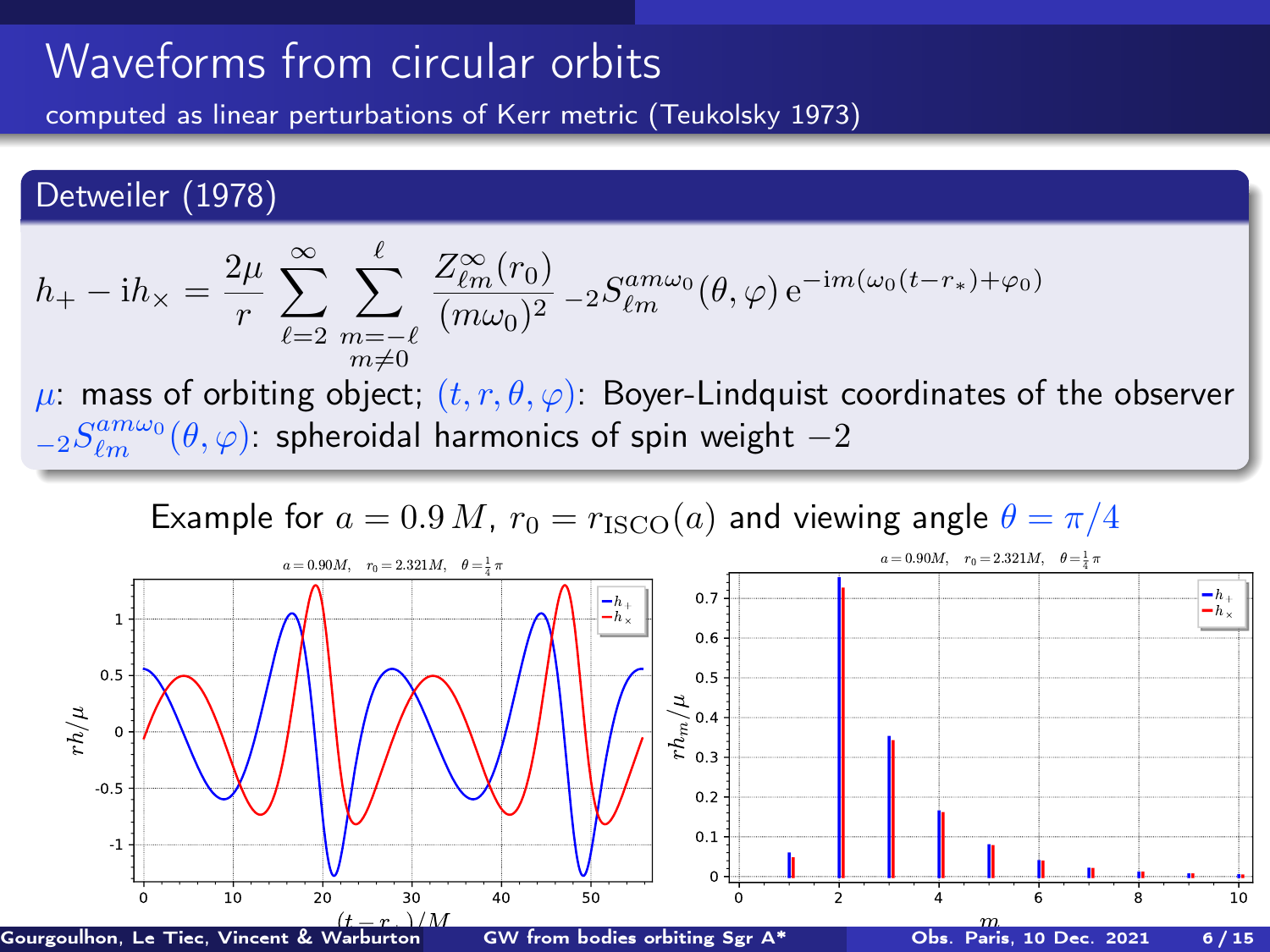<span id="page-11-0"></span>computed as linear perturbations of Kerr metric (Teukolsky 1973)

#### Detweiler (1978)

$$
h_+ - \mathrm{i} h_\times = \frac{2\mu}{r} \sum_{\ell=2}^\infty \sum_{\substack{m=-\ell\\ m\neq 0}}^\ell \frac{Z_{\ell m}^\infty(r_0)}{(m\omega_0)^2} - 2S_{\ell m}^{am\omega_0}(\theta,\varphi) e^{-\mathrm{i} m(\omega_0(t-r_*)+\varphi_0)}
$$

 $\mu$ : mass of orbiting object;  $(t, r, \theta, \varphi)$ : Boyer-Lindquist coordinates of the observer  ${}_{-2}S_{\ell m}^{am\omega_{0}}(\theta,\varphi)$ : spheroidal harmonics of spin weight  $-2$ 



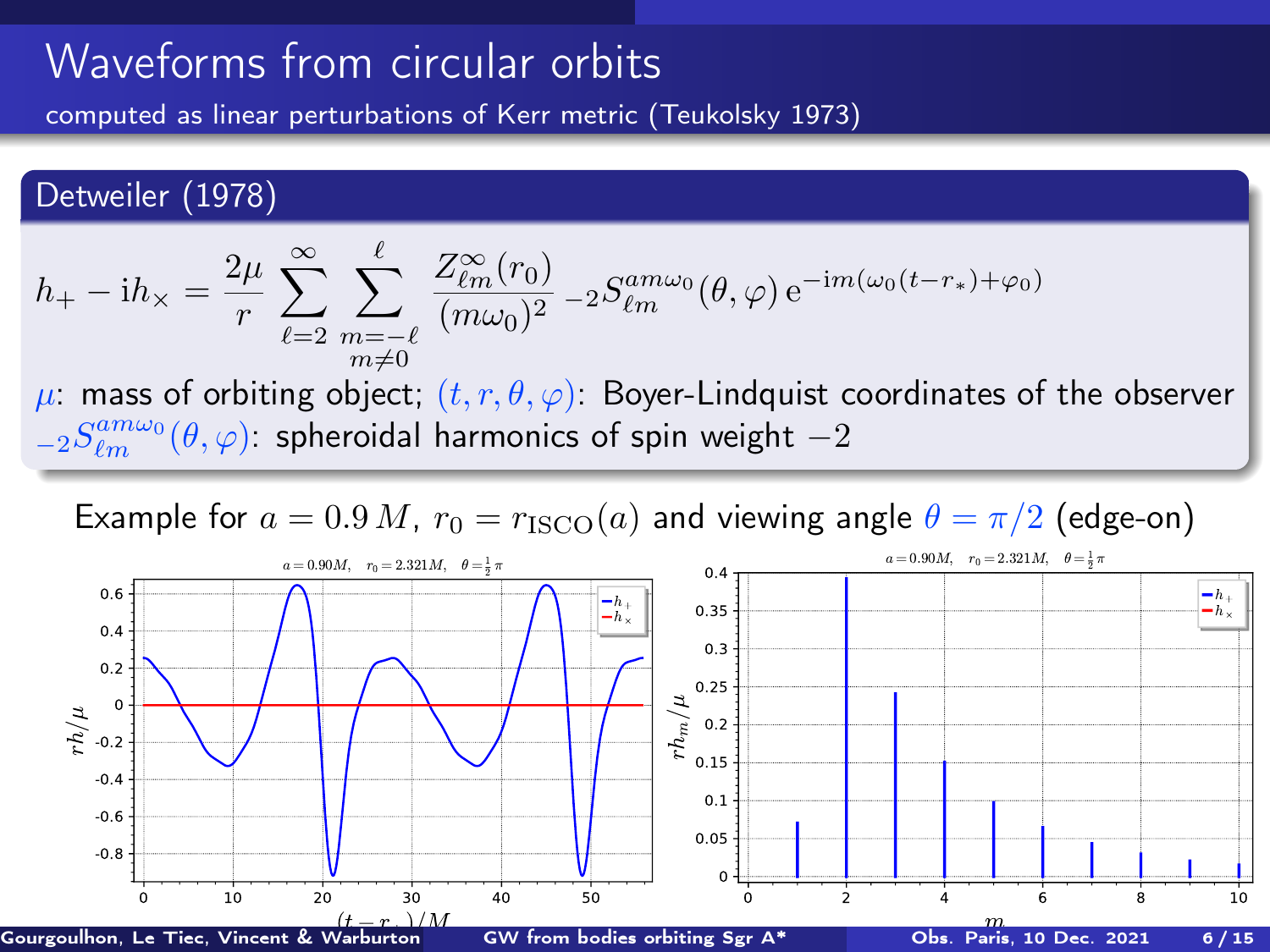<span id="page-12-0"></span>All computations (GW waveforms, SNR in LISA, energy fluxes, inspiralling time, etc.) have been implemented as a Python package for the open-source mathematics software system SageMath:

[kerrgeodesic\\_gw](https://pypi.org/project/kerrgeodesic-gw/)

kerrgeodesic\_gw is

entirely open-source:

[https:](https://github.com/BlackHolePerturbationToolkit/kerrgeodesic_gw)

[//github.com/BlackHolePerturbationToolkit/kerrgeodesic\\_gw](https://github.com/BlackHolePerturbationToolkit/kerrgeodesic_gw)

- $\bullet$  is distributed via PyPi (Python Package Index): <https://pypi.org/project/kerrgeodesic-gw/>
- is part of the Black Hole Perturbation Toolkit: <http://bhptoolkit.org/>

 $\Omega$ 

 $\left\{ \begin{array}{ccc} \square & \rightarrow & \left\{ \bigcap \mathbb{R} \right. \right\} & \left\{ \begin{array}{ccc} \bot & \bot & \bot \\ \bot & \bot & \bot \end{array} \right. \end{array}$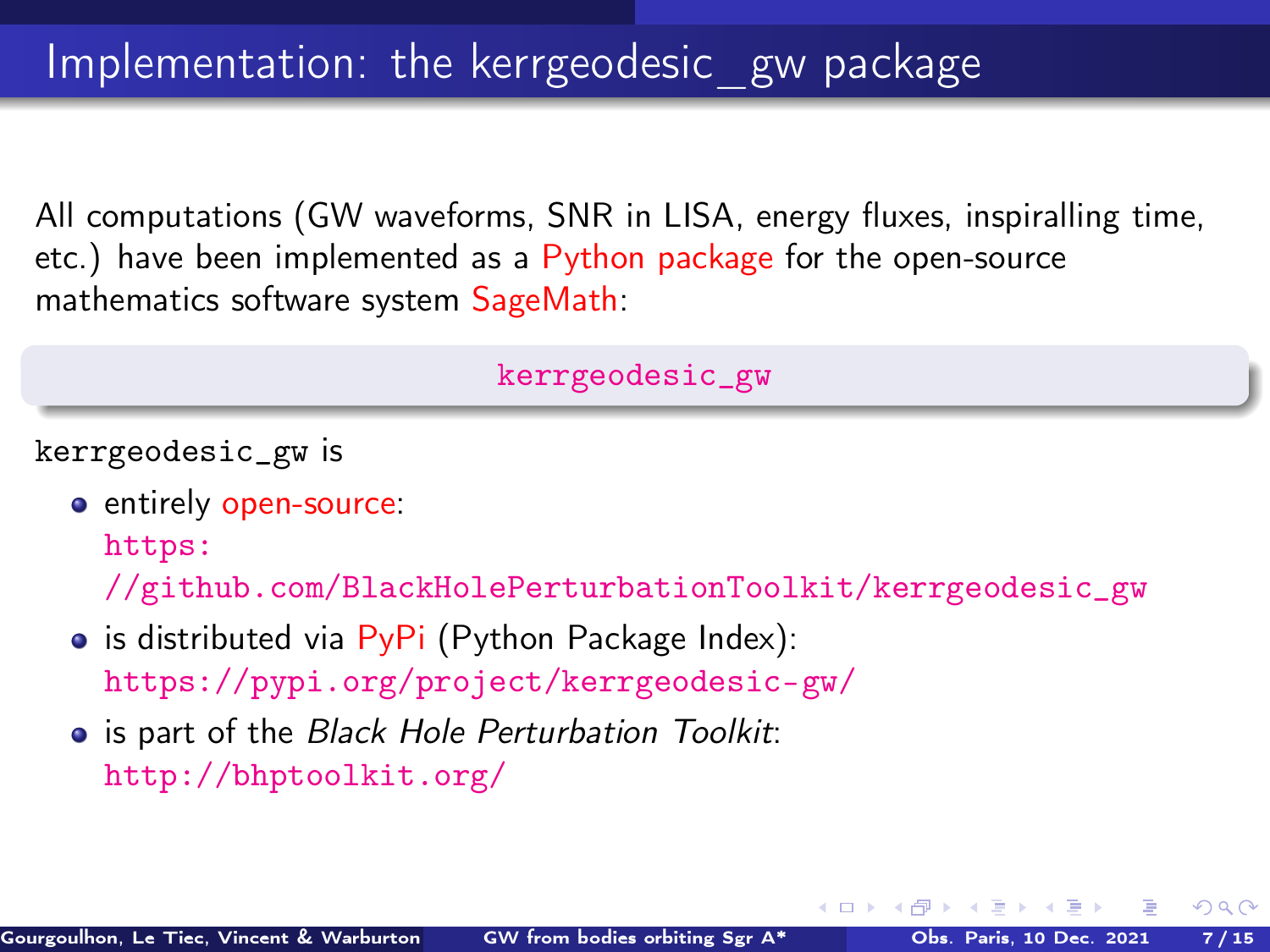### <span id="page-13-0"></span>Signal-to-noise ratio in the LISA detector as a function of the circular orbit radius  $r_0$

10 20 30 40 50  $r_0/M$  $10^0$  $10<sup>1</sup>$ 10 2  $10<sup>3</sup>$  $10<sup>4</sup>$  $10<sup>5</sup>$ —<br>ທ  $\mathsf{R}$ :  $\rho$  $\times$  $\bigoplus_{i=1}^{\infty} \mathbb{I}^i$ ´  $\widehat{\Xi}^{\textrm{F}}$  $\frown$  $\frac{2}{1}$  $\theta = 0 - \theta = \pi/4 \cdots \theta = \pi/2$  $a = 0$ <br> $a = 0.50 M$  $-a = 0.90 M$  $-a = 0.98 M$ 

[\[Gourgoulhon, Le Tiec, Vincent & Warburton, A&A](https://doi.org/10.1051/0004-6361/201935406) 6[27](#page-14-0), [A](#page-12-0)[9](#page-13-0)[2](#page-14-0) [\(](#page-15-0)[201](#page-0-0)[9\)\]](#page-22-0)

 $299$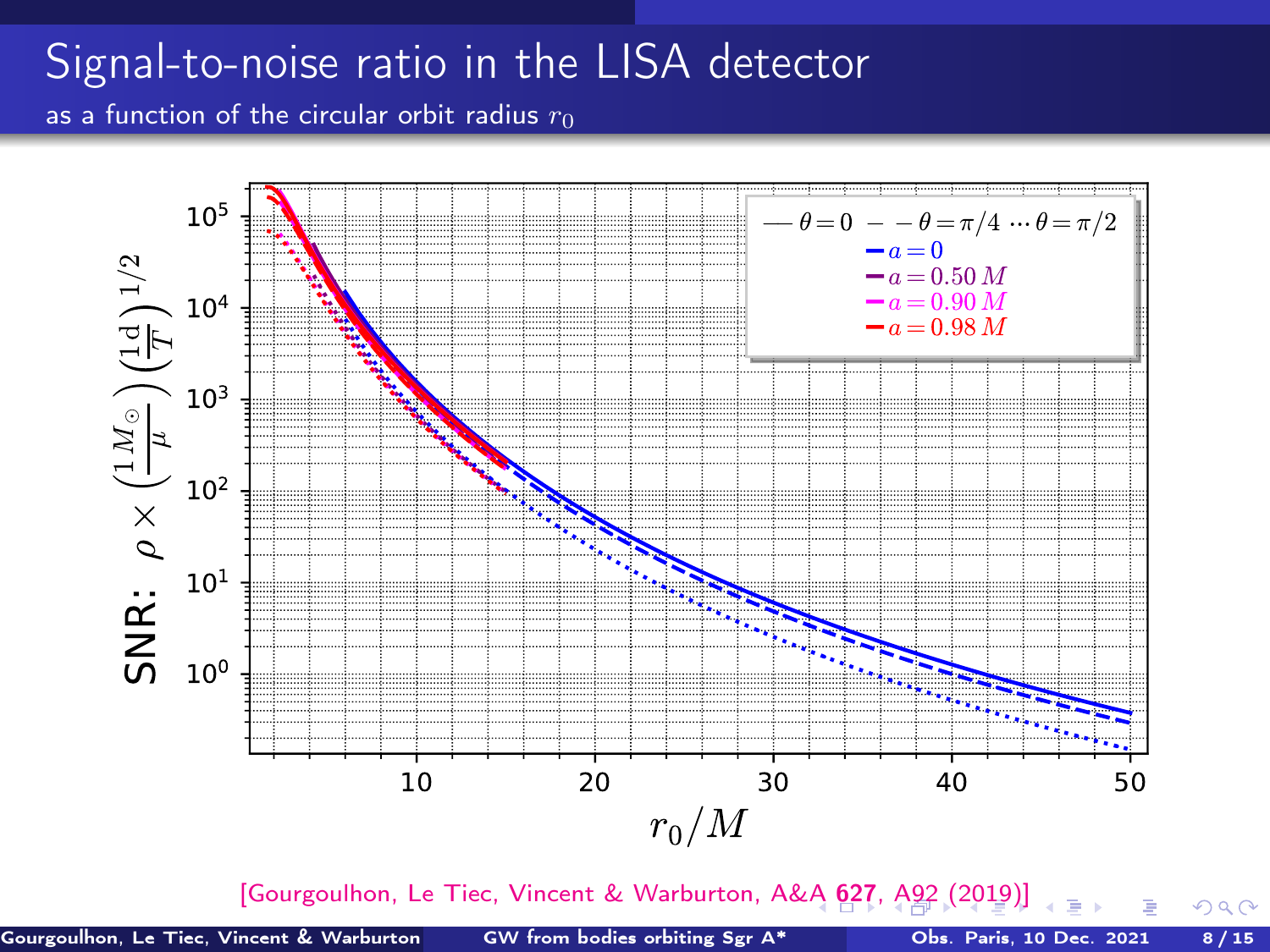# <span id="page-14-0"></span>Signal-to-noise ratio in the LISA detector

as a function of the circular orbit radius  $r_0$ 



[\[Gourgoulhon, Le Tiec, Vincent & Warburton, A&A](https://doi.org/10.1051/0004-6361/201935406) 6[27](#page-15-0), [A](#page-12-0)[9](#page-13-0)[2](#page-14-0) [\(](#page-15-0)[201](#page-0-0)[9\)\]](#page-22-0)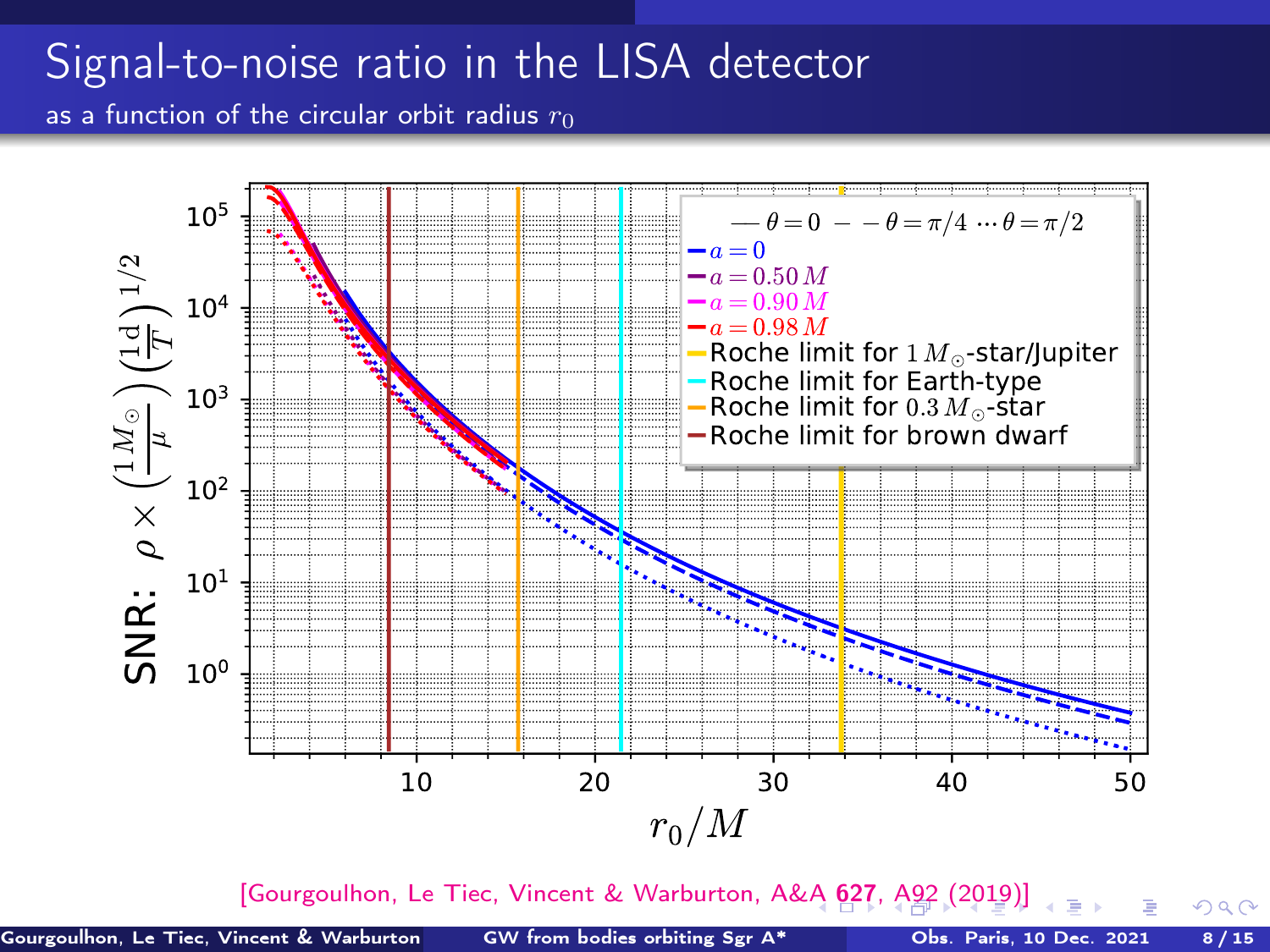### <span id="page-15-0"></span>Minimal detectable mass by LISA

Detection criteria: SNR > 10 Observation time:  $T = 1$  yr



Gourgoulhon, Le Tiec, Vincent & Warburton ([GW from bodies orbiting Sgr A\\*](#page-0-0) Obs. Paris, 10 Dec. 2021 9/15

つへい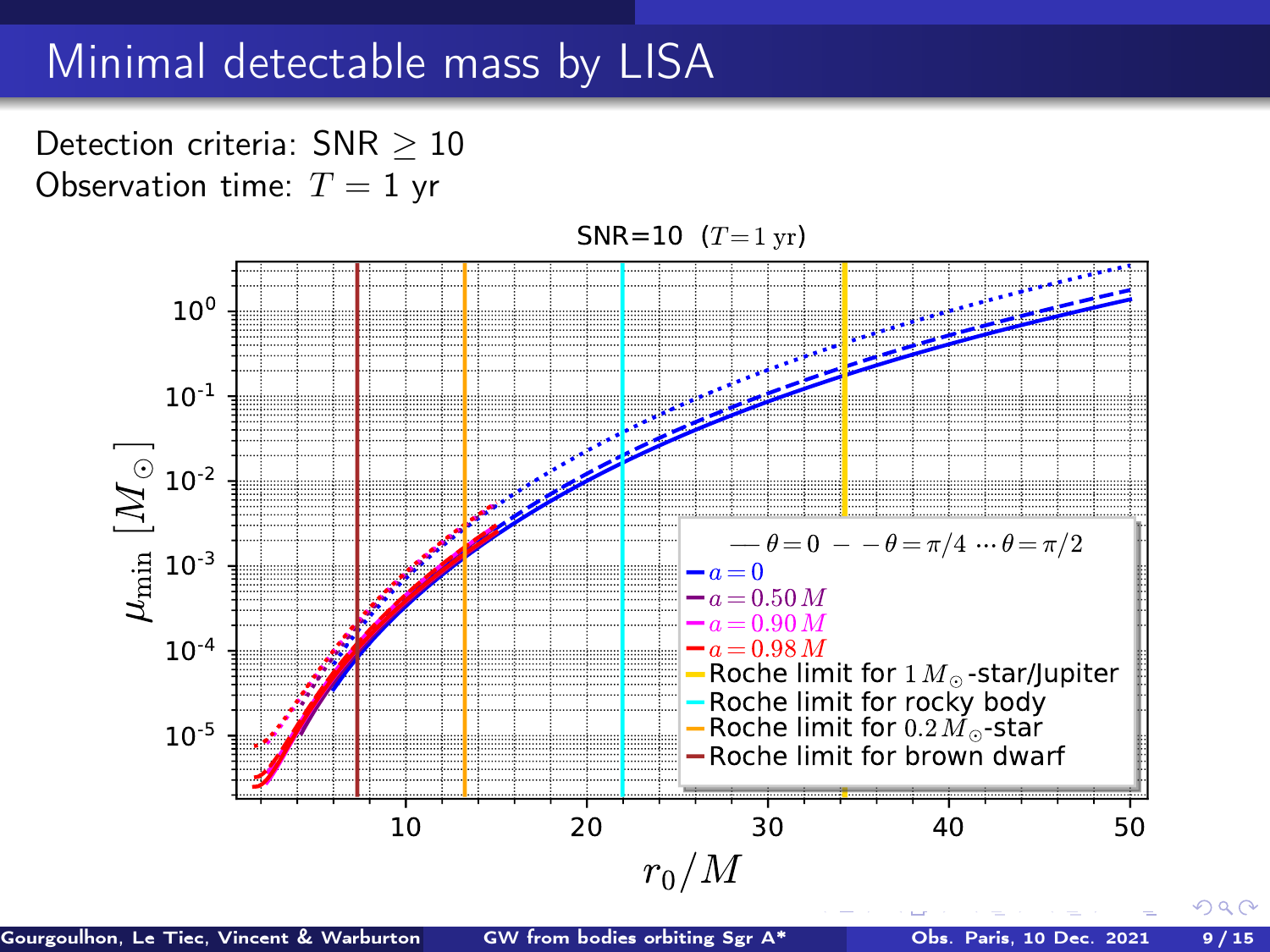### Maximum orbital radius for LISA detection

Maximum orbital radius  $r_{0,\text{max}}$  for a SNR = 10 detection by LISA in one year of data, as a function of the mass  $\mu$  of the object orbiting around Sgr A\*:



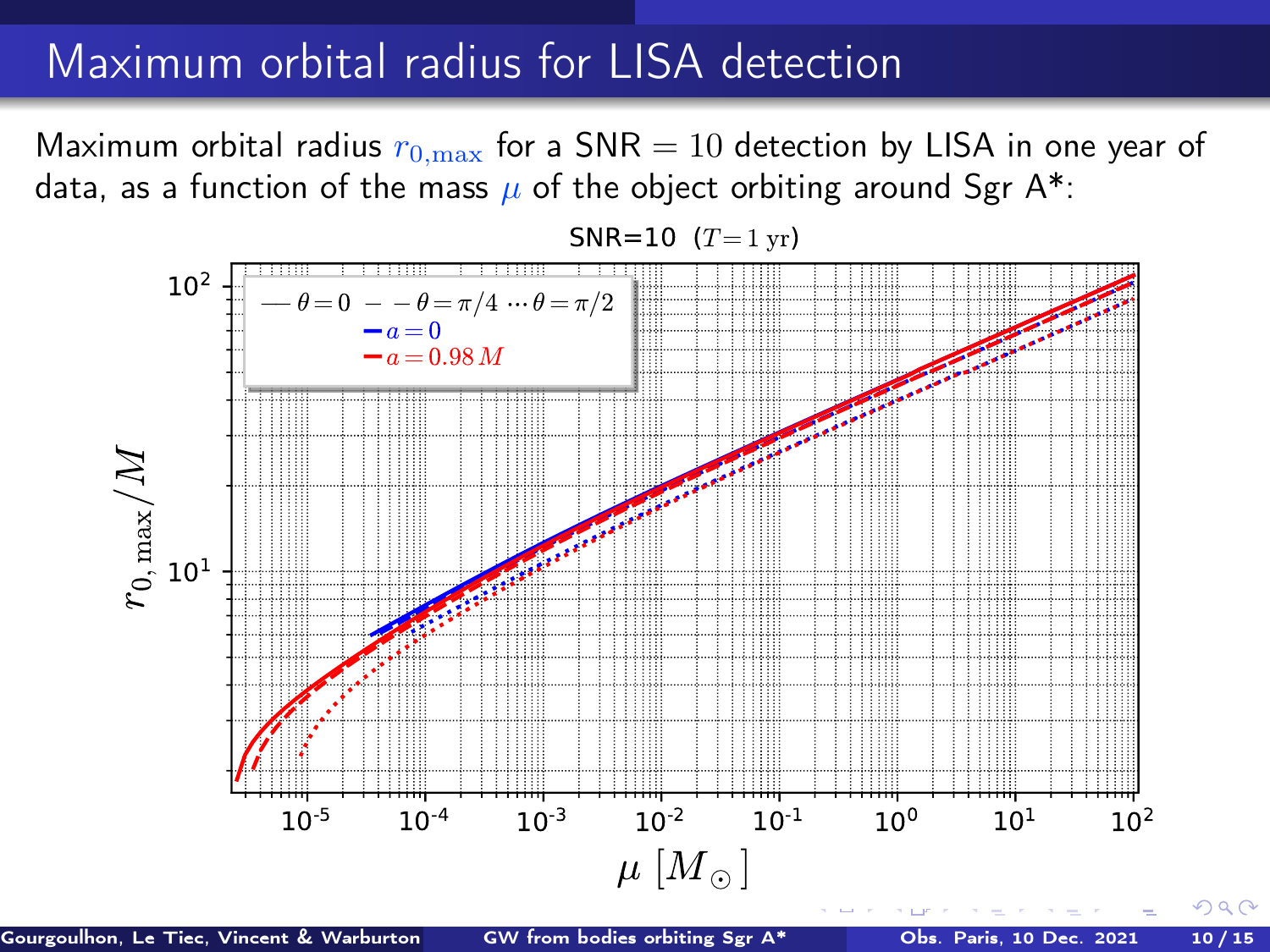### Detection probability governed by the life time of orbits

gravitational radiation reaction  $\implies$  slow inspiral motion  $T_{\text{life}}(r_0)$ : time for a compact object to reach the ISCO starting from circular orbit of radius  $r_0$ 



Gourgoulhon, Le Tiec, Vincent & Warburton ([GW from bodies orbiting Sgr A\\*](#page-0-0) Obs. Paris, 10 Dec. 2021 11/15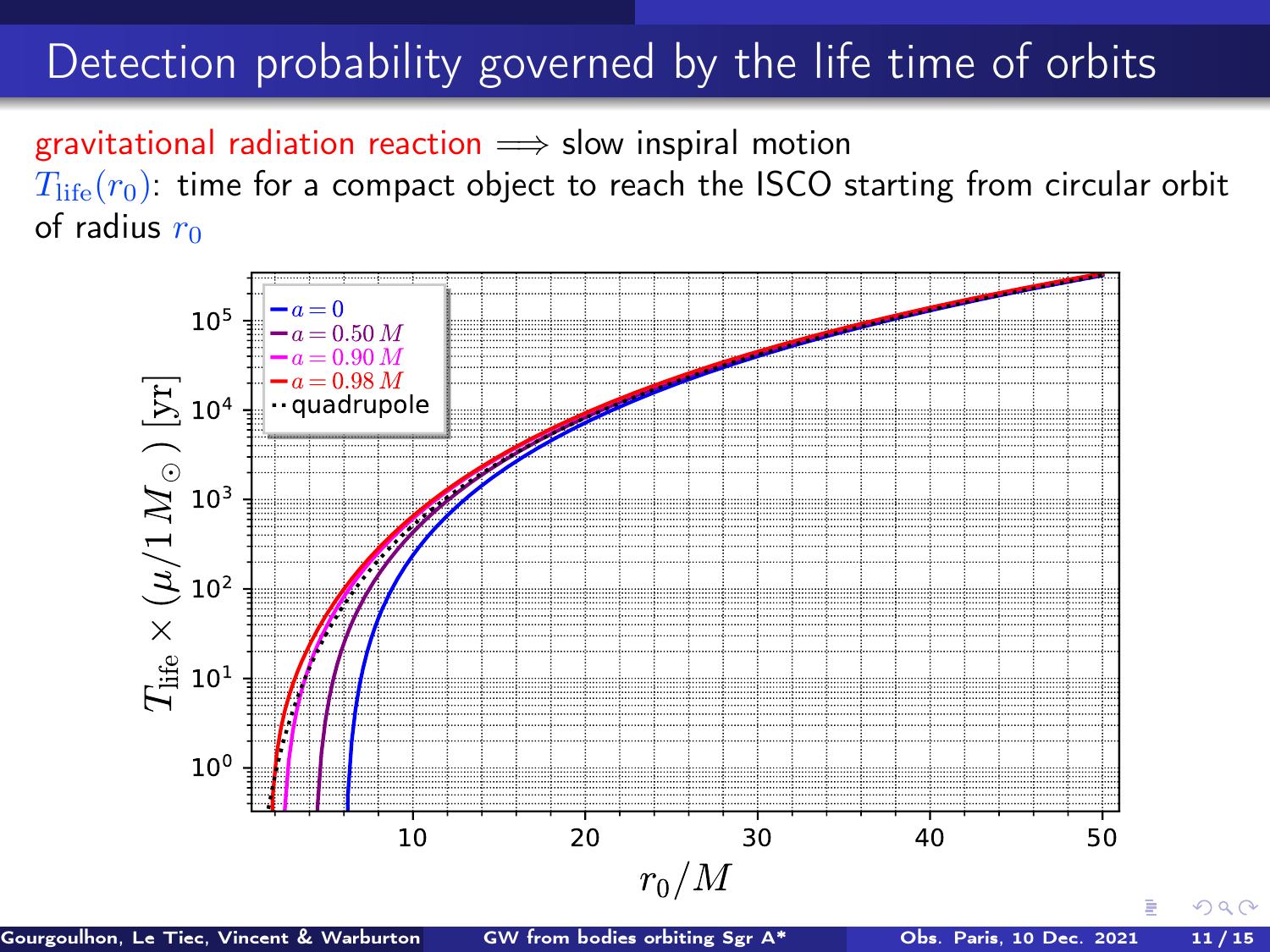Inspiral time from orbit  $r_0$  to orbit  $r_1$  due to reaction to gravitational radiation:

$$
T_{\rm ins}(r_0,r_1) = \frac{M^2}{2\mu} \int_{r_1/M}^{r_0/M} \frac{1 - 6/x + 8\bar{a}/x^{3/2} - 3\bar{a}^2/x^2}{\left(1 - 3/x + 2\bar{a}/x^{3/2}\right)^{3/2}} \frac{\mathrm{d}x}{x^2(\tilde{L}_{\infty}(x) + \tilde{L}_{\rm H}(x))}
$$

where  $\tilde L_{\infty,\mathrm{H}}(x):=(M/\mu)^2 L_{\infty,\mathrm{H}}(xM)$  and  $L_\infty$  (resp.  $L_\mathrm{H}$ ) is the total GW power emitted at infinity (resp. through the BH event horizon) by a particle of mass  $\mu$  orbiting at  $r = xM$ 

#### Compact object

$$
T_{\text{in-band}} = T_{\text{ins}}(r_{0,\text{max}}, r_{\text{ISCO}}) = T_{\text{life}}(r_{0,\text{max}})
$$

#### Main-sequence stars and brown dwarfs

$$
T_{\rm in-band} \geq T_{\rm in-band}^{\rm ins} = T_{\rm ins}(r_{0,{\rm max}},r_{\rm Roche})
$$

 $\Omega$ 

 $\left\{ \begin{array}{ccc} \square & \rightarrow & \left\{ \bigcap \mathbb{R} \right\} & \leftarrow \mathbb{R} \end{array} \right. \right\}$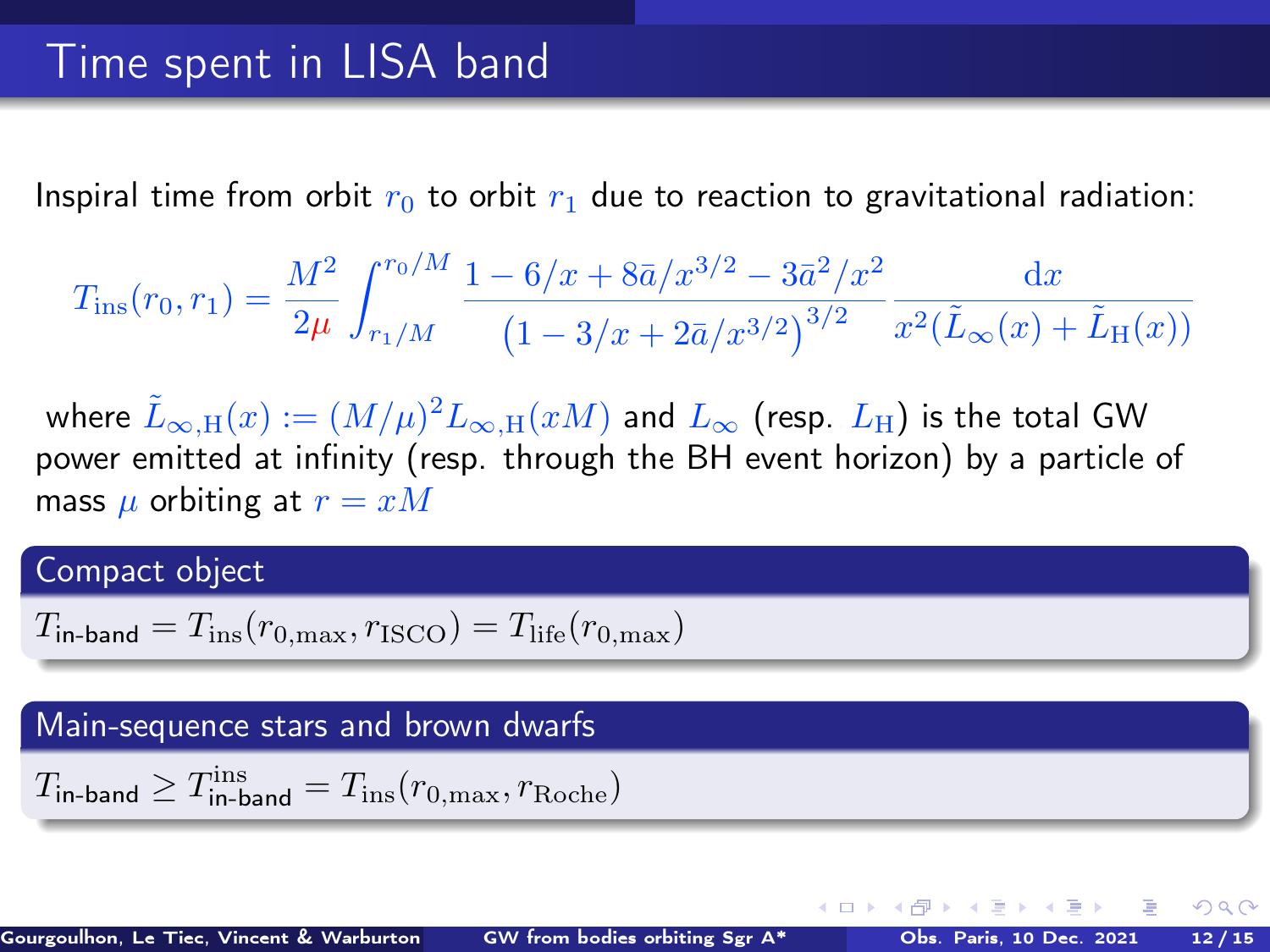### Time in LISA band for an inspiralling compact object as a function of the compact object mass  $\mu$

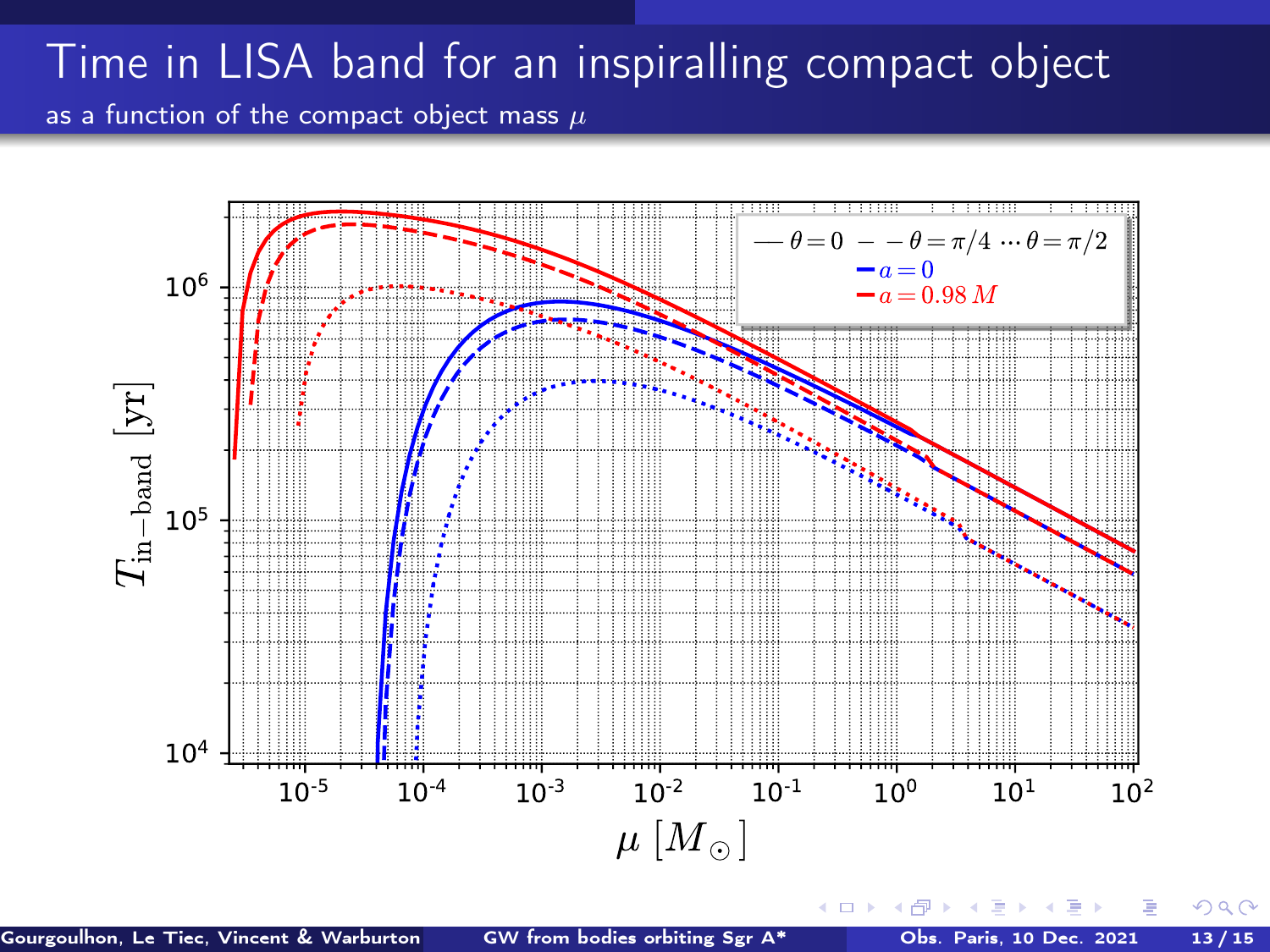# Time in LISA band for brown dwarfs and main-sequence stars

#### Results for

- inclination angle  $\theta = 0$
- BH spin  $a = 0$  (outside parentheses) and  $a = 0.98M$  (inside parentheses)

|                                                        | brown dwarf  | red dwarf    | Sun-type     | $2.4 M_{\odot}$ -star |
|--------------------------------------------------------|--------------|--------------|--------------|-----------------------|
| $\mu/M_{\odot}$                                        | 0.062        | 0.20         |              | 2.40                  |
| $\rho/\rho_{\odot}$                                    | 131.         | 18.8         |              | 0.367                 |
| $r_{0,\text{max}}/M$                                   | 28.2(28.0)   | 35.0(34.9)   | 47.1(47.0)   | 55.6(55.6)            |
| $f_{m=2}(r_{0,\text{max}})$                            |              |              |              |                       |
| mHz                                                    | 0.105(0.106) | 0.076(0.076) | 0.049(0.049) | 0.038(0.038)          |
| $r_{\rm Roche}/M$                                      | 7.31(6.93)   | 13.3(13.0)   | 34.2(34.1)   | 47.6 $(47.5)$         |
| $T_{\text{in-band}}^{\text{ins}}$ [10 <sup>5</sup> yr] | 4.98(5.55)   | 3.72(3.99)   | 1.83(1.89)   | 0.938(0.945)          |

 $\Omega$ 

4 0 F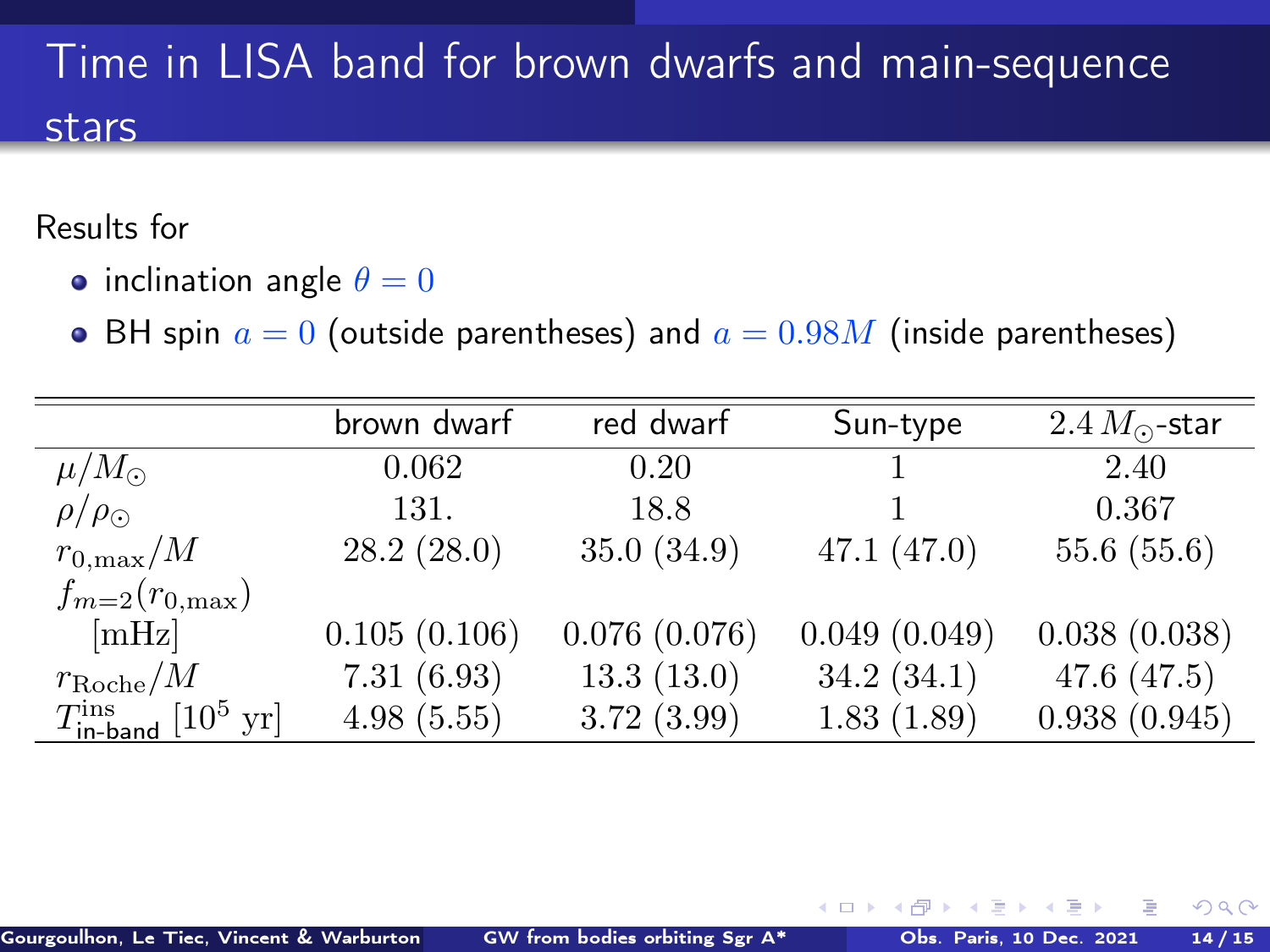# Time in LISA band for brown dwarfs and main-sequence stars

Results for

- inclination angle  $\theta = 0$
- BH spin  $a = 0$  (outside parentheses) and  $a = 0.98M$  (inside parentheses)

|                                                        | brown dwarf  | red dwarf    | Sun-type     | $2.4 M_{\odot}$ -star |
|--------------------------------------------------------|--------------|--------------|--------------|-----------------------|
| $\mu/M_{\odot}$                                        | 0.062        | 0.20         |              | 2.40                  |
| $\rho/\rho_{\odot}$                                    | 131.         | 18.8         |              | 0.367                 |
| $r_{0,\text{max}}/M$                                   | 28.2(28.0)   | 35.0(34.9)   | 47.1(47.0)   | 55.6(55.6)            |
| $f_{m=2}(r_{0,\text{max}})$                            |              |              |              |                       |
| [mHz]                                                  | 0.105(0.106) | 0.076(0.076) | 0.049(0.049) | 0.038(0.038)          |
| $r_{\rm Roche}/M$                                      | 7.31(6.93)   | 13.3(13.0)   | 34.2(34.1)   | 47.6 $(47.5)$         |
| $T_{\text{in-band}}^{\text{ins}}$ [10 <sup>5</sup> yr] | 4.98(5.55)   | 3.72(3.99)   | 1.83(1.89)   | 0.938(0.945)          |
|                                                        |              |              |              |                       |

Brown dwarfs stay for  $\sim 5 \times 10^5$  yr in LISA band